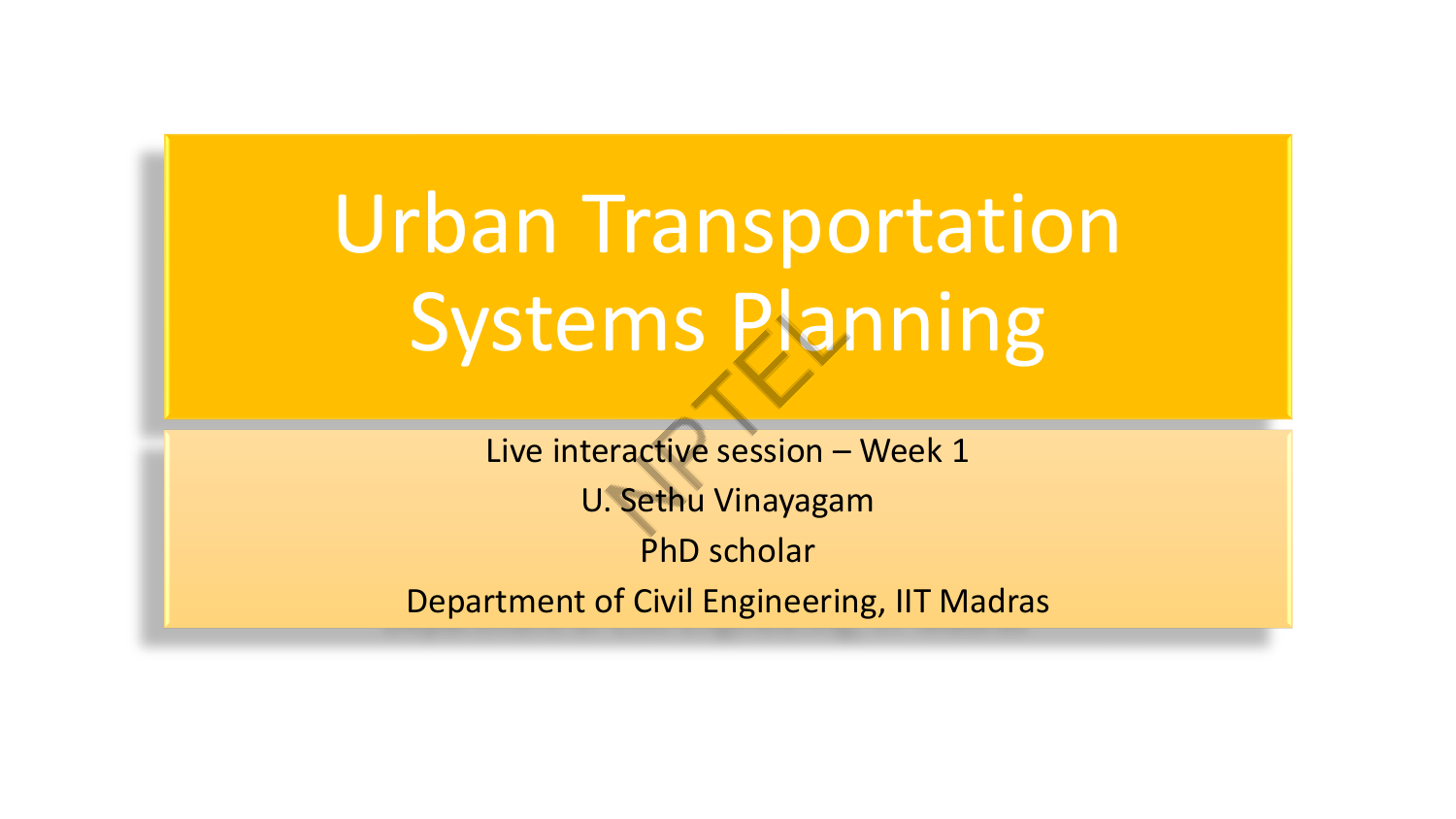Limited road space in Indian cities has resulted in heavy imbalance in transportation demand and supply

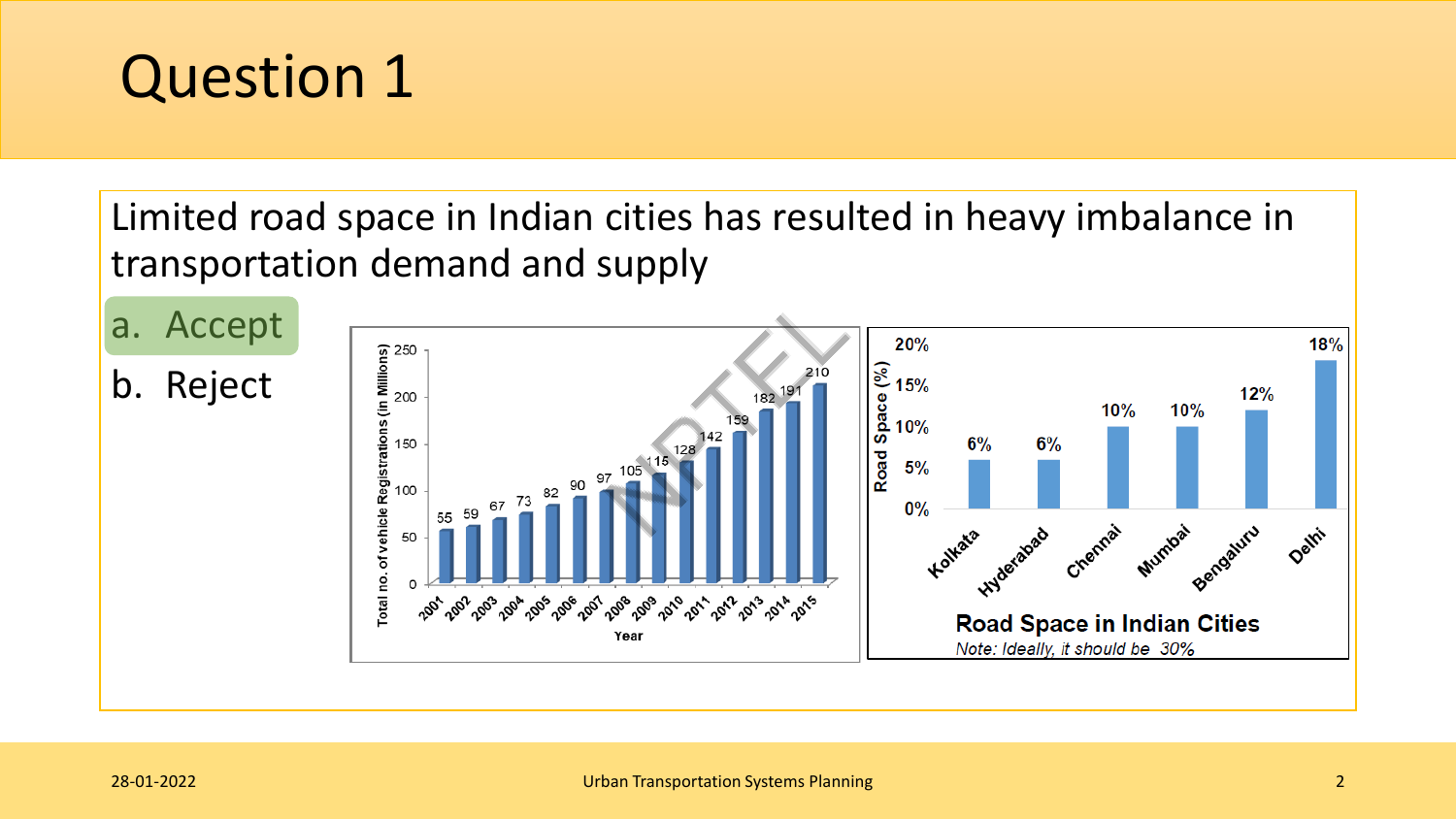Inland water transport systems are very much under-utilized due to high carbon footprint

- a. Accept
- b. Reject

Inland water transport – Cheapest mode and also has a low carbon footprint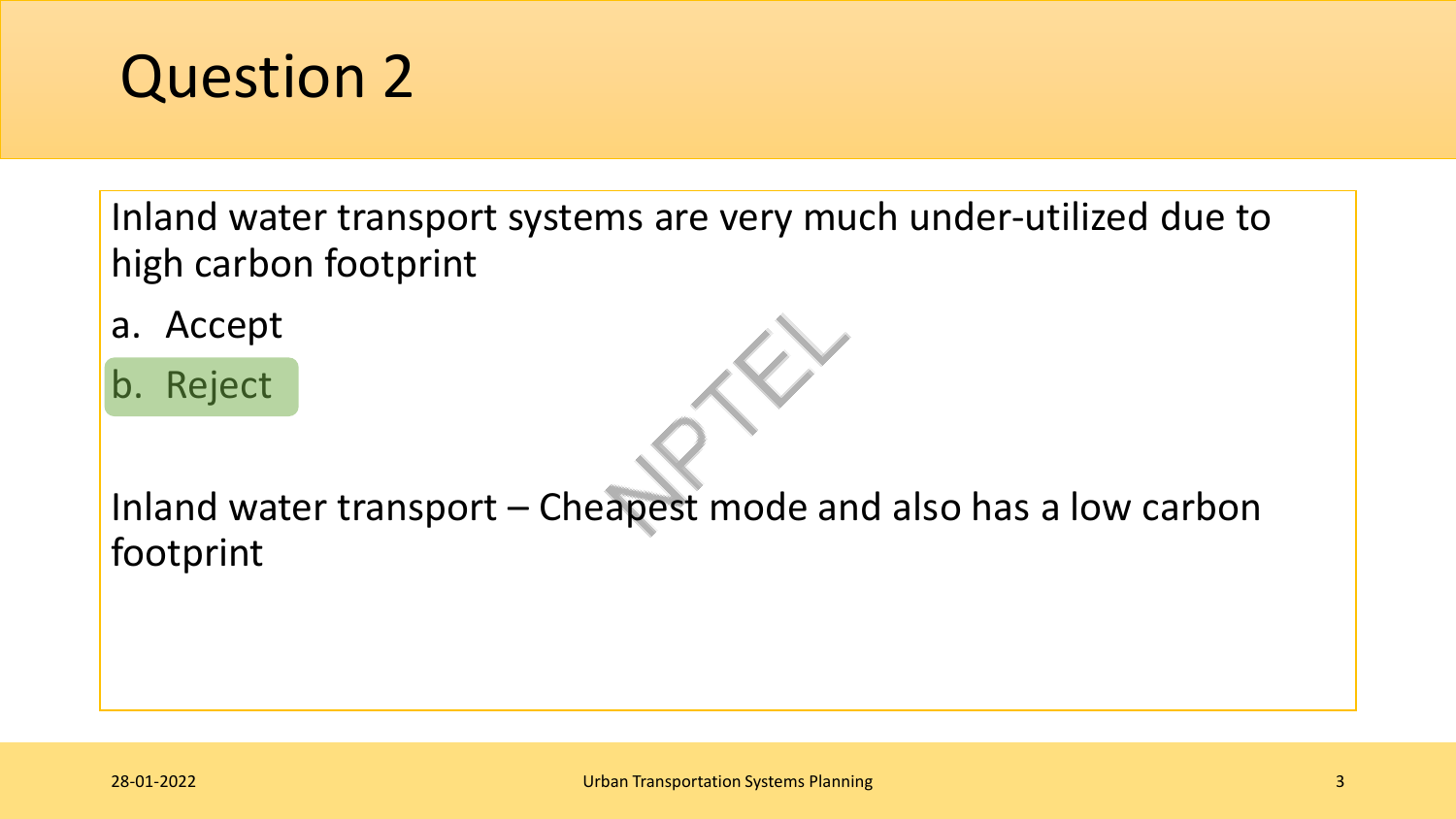The number of urban agglomerations is increasing due to migration of people from rural areas to urban areas

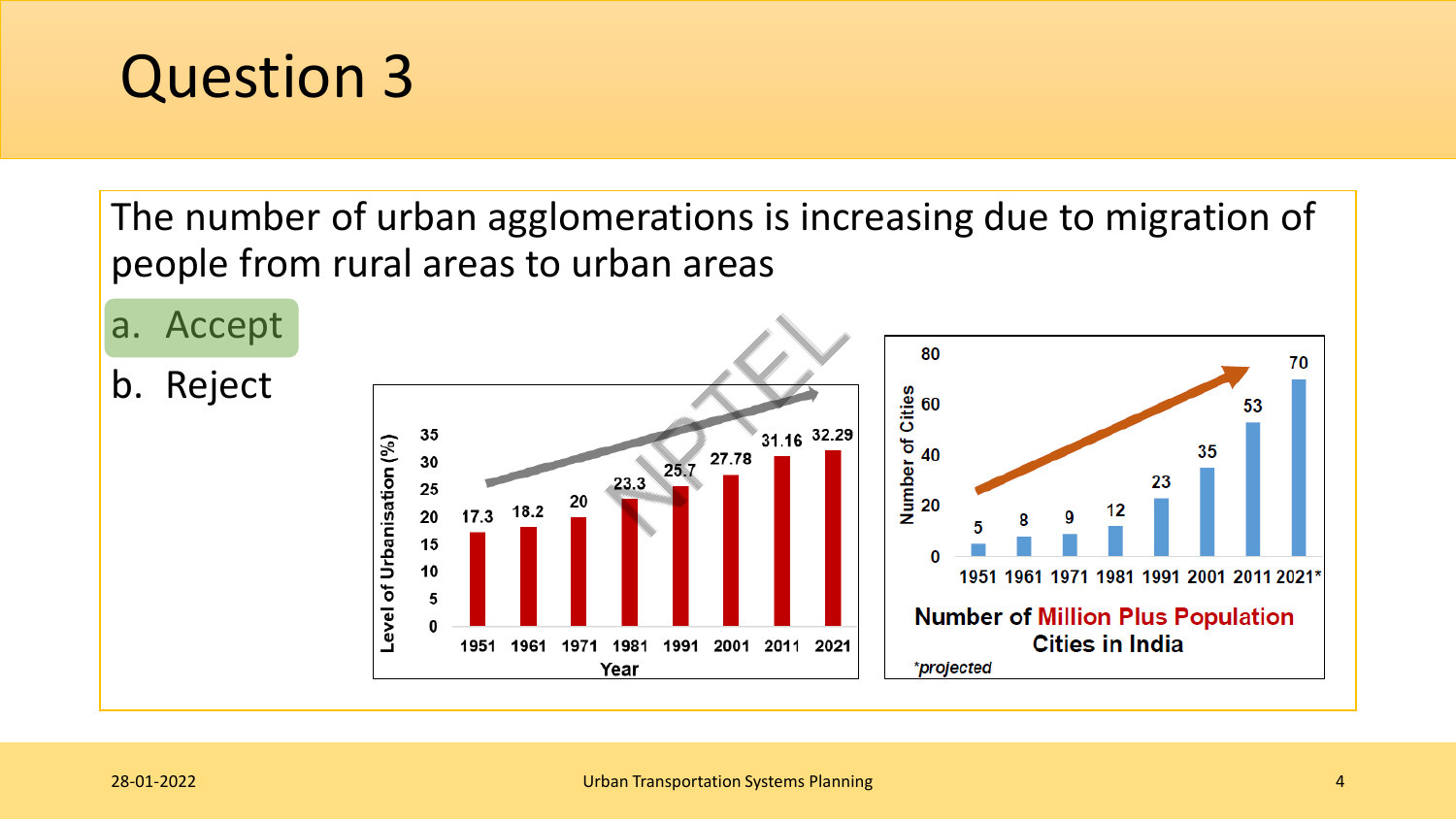Travel behaviour of an individual is not affected by online delivery services

- a. Accept
- b. Reject



- Which mode to use?
- When to leave?
- Which route to take?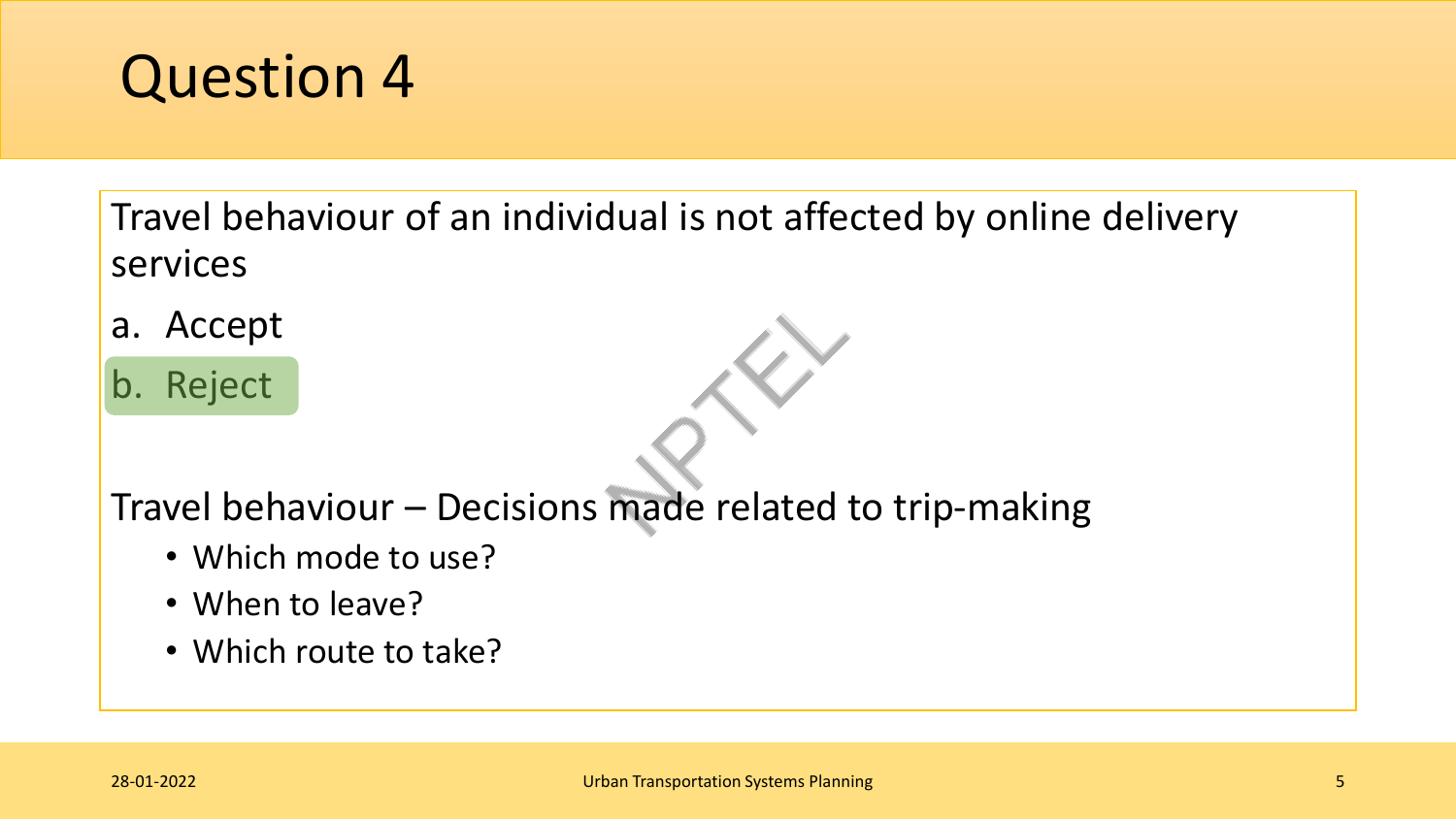Due to its' less attractiveness, the share of trips by public modes of transport is decreasing. (Note: Word count  $= 1$ )

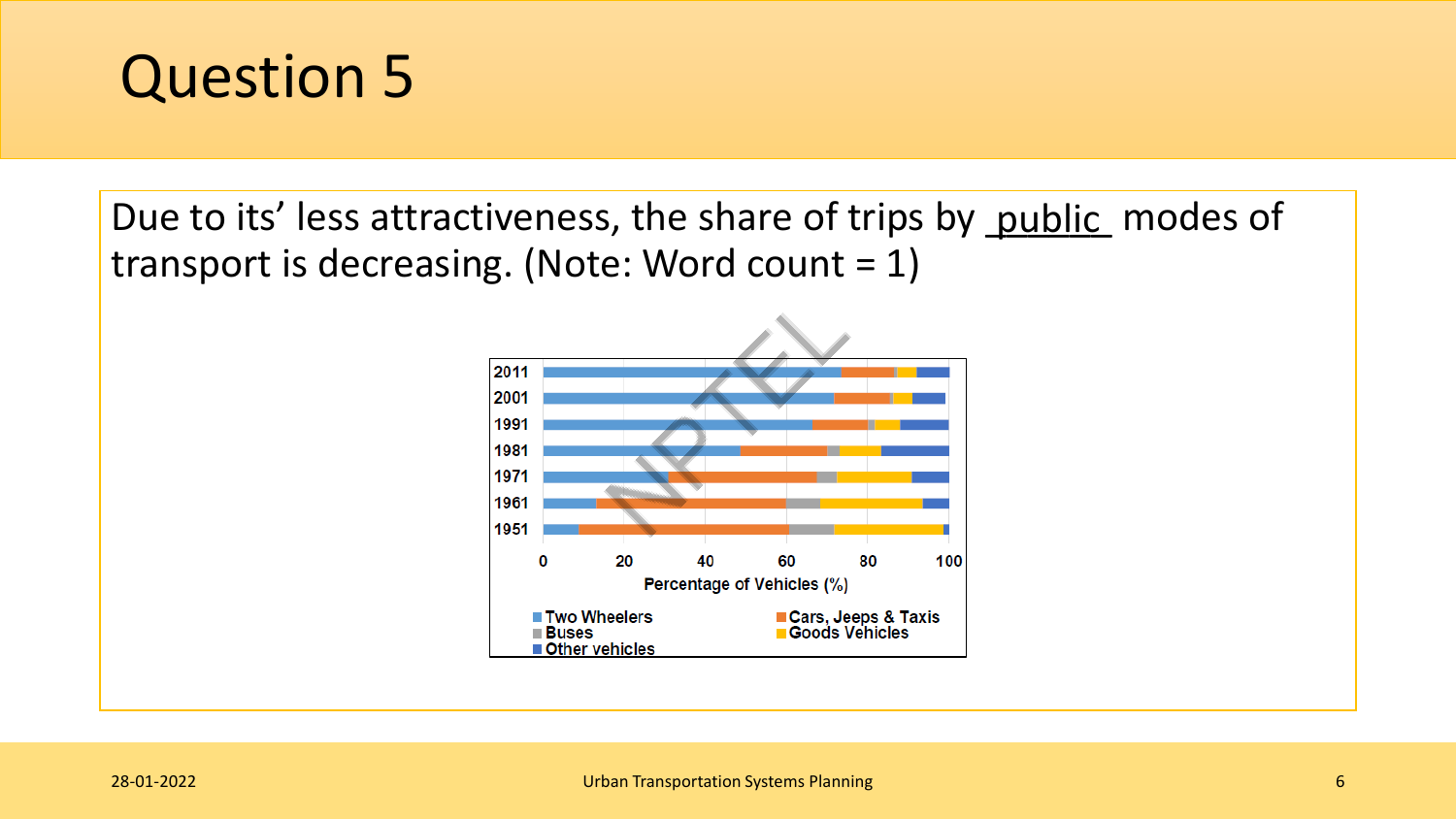

Road-based transportation is predominant in most Indian cities. (Note: Word count  $= 1$ )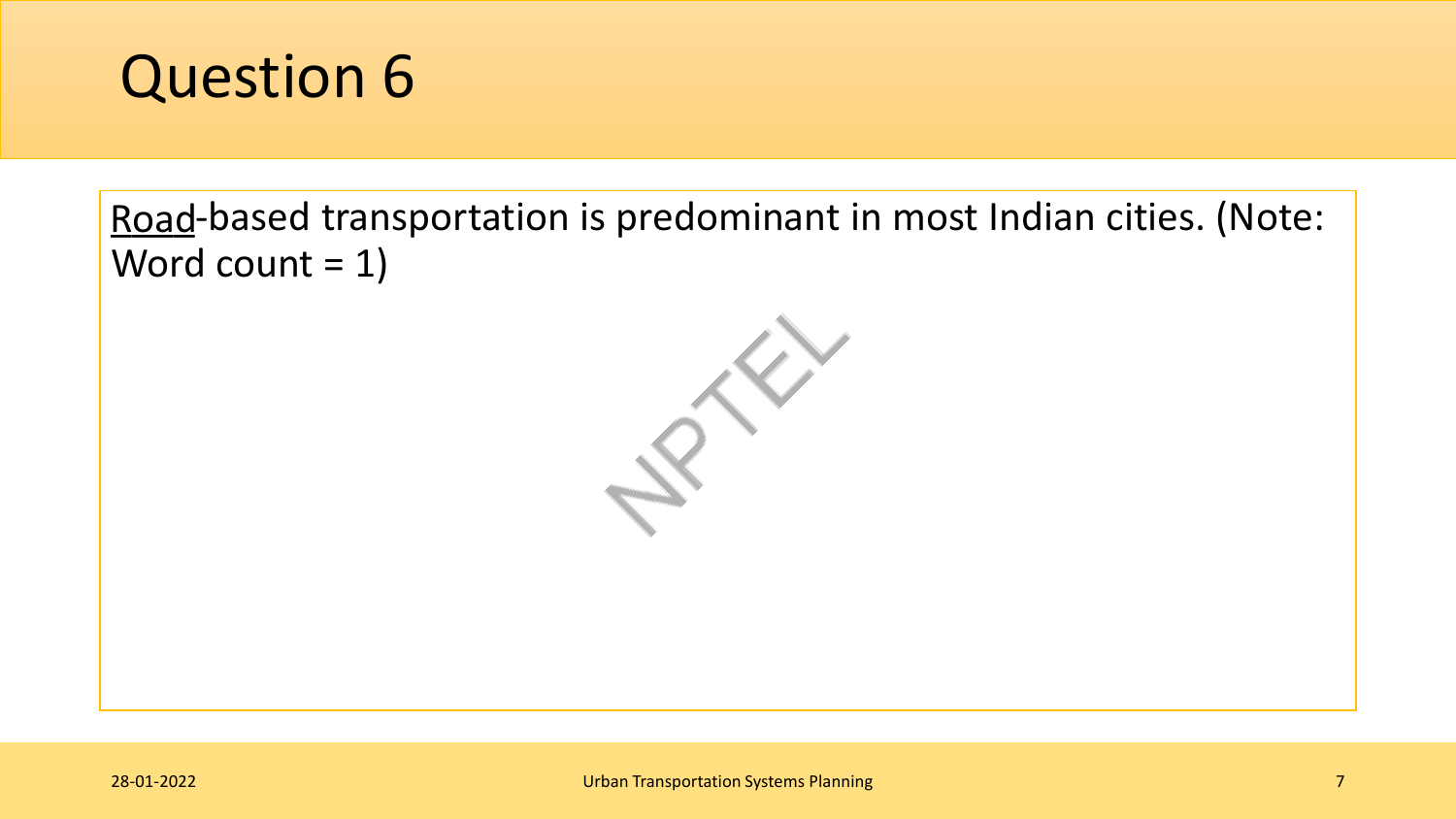Rapid growth and urbanization of large cities may lead to

- a. Sudden decrease in travel demand
	- Increased urbanization induces more travel needs and thus increases demand
- b. Heavy imbalance in transport supply and demand
	- Limited road capacity unable to cater to the rapidly increasing demand
- c. Lag in supply of transport infrastructure and services
	- Transport infrastructures are capital intensive and also have physical constraints
- d. Decrease in vehicular emissions
	- Increased demand  $\rightarrow$  Increased congestion levels  $\rightarrow$  Increased travel times  $\rightarrow$ Increased emissions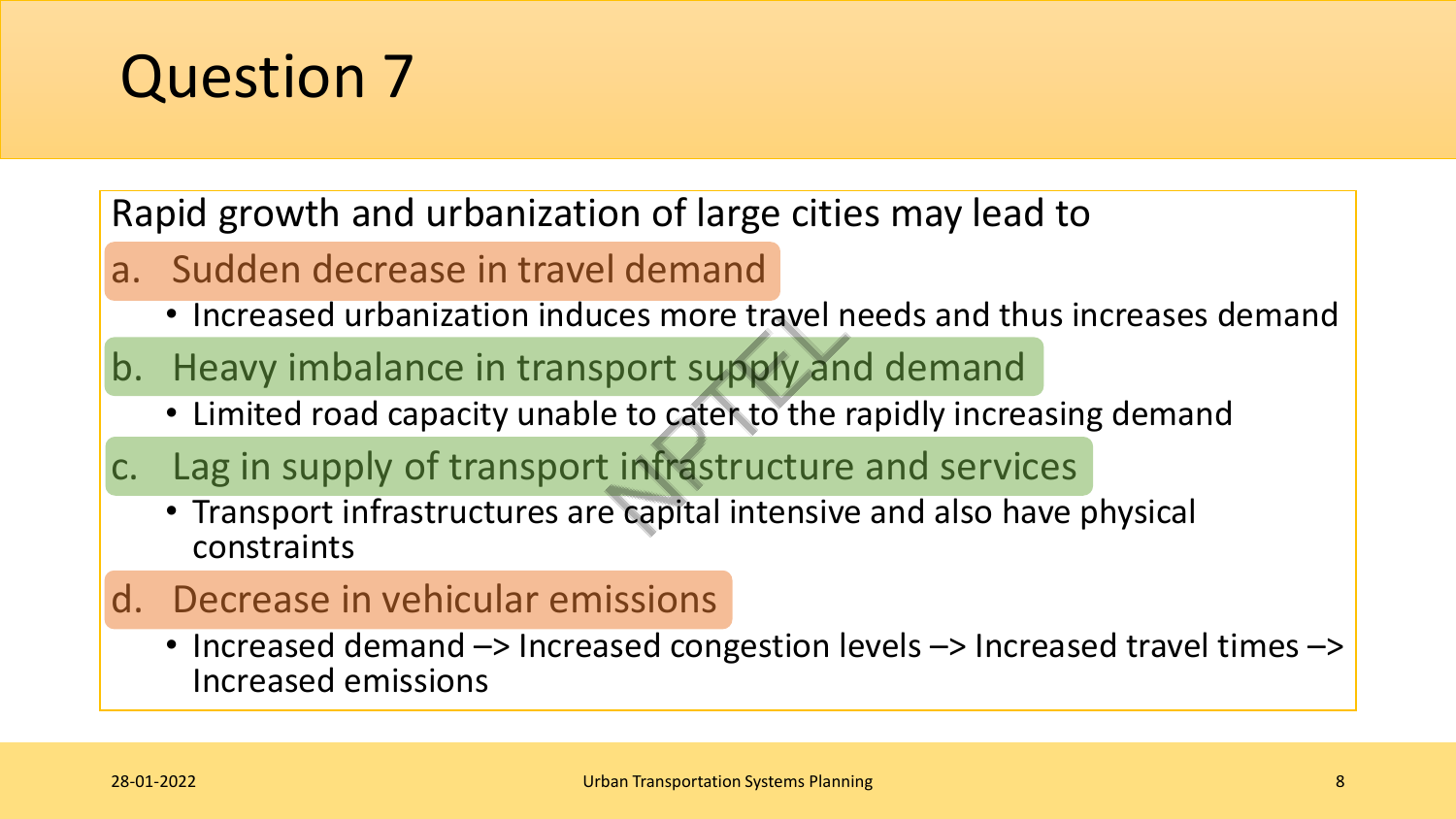Transportation demand:

- a. is influenced by availability of transport options
	- More options makes reaching places more accessible
- b. varies as per time of day, week day, or seasonally
	- Transport demand has a varying temporal characteristic
- c. may not vary depending on different land-use
	- Transport demand has a varying spatial characteristic
- d. exists as people want to fulfil some other purpose rather than just travel
	- Transportation demand is a derived demand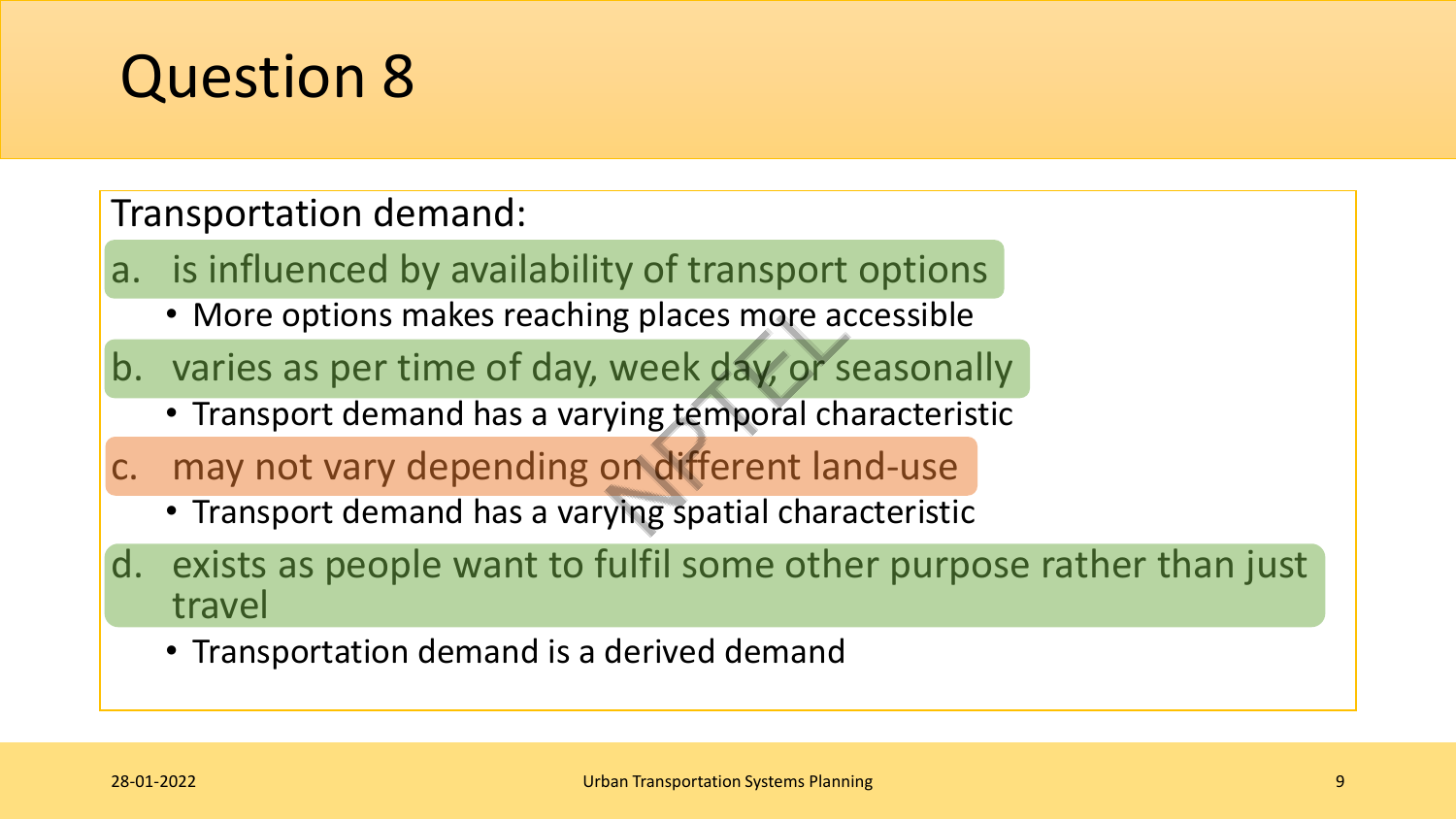

Which of the following have a negative impact on transport systems?

- a. Long-distance work trips by private modes
	- More congestion, more fuel consumption, more emissions, reduced parking availability, increased accidents
- b. Increased use of private vehicles
- c. Use of GPS/intelligent technologies for public transport systems
	- Provide live bus location, provide ETA, bus priority
- d. Use of non-motorized transport modes for short-distance trips
	- Reduced congestion, reduced fuel usage, …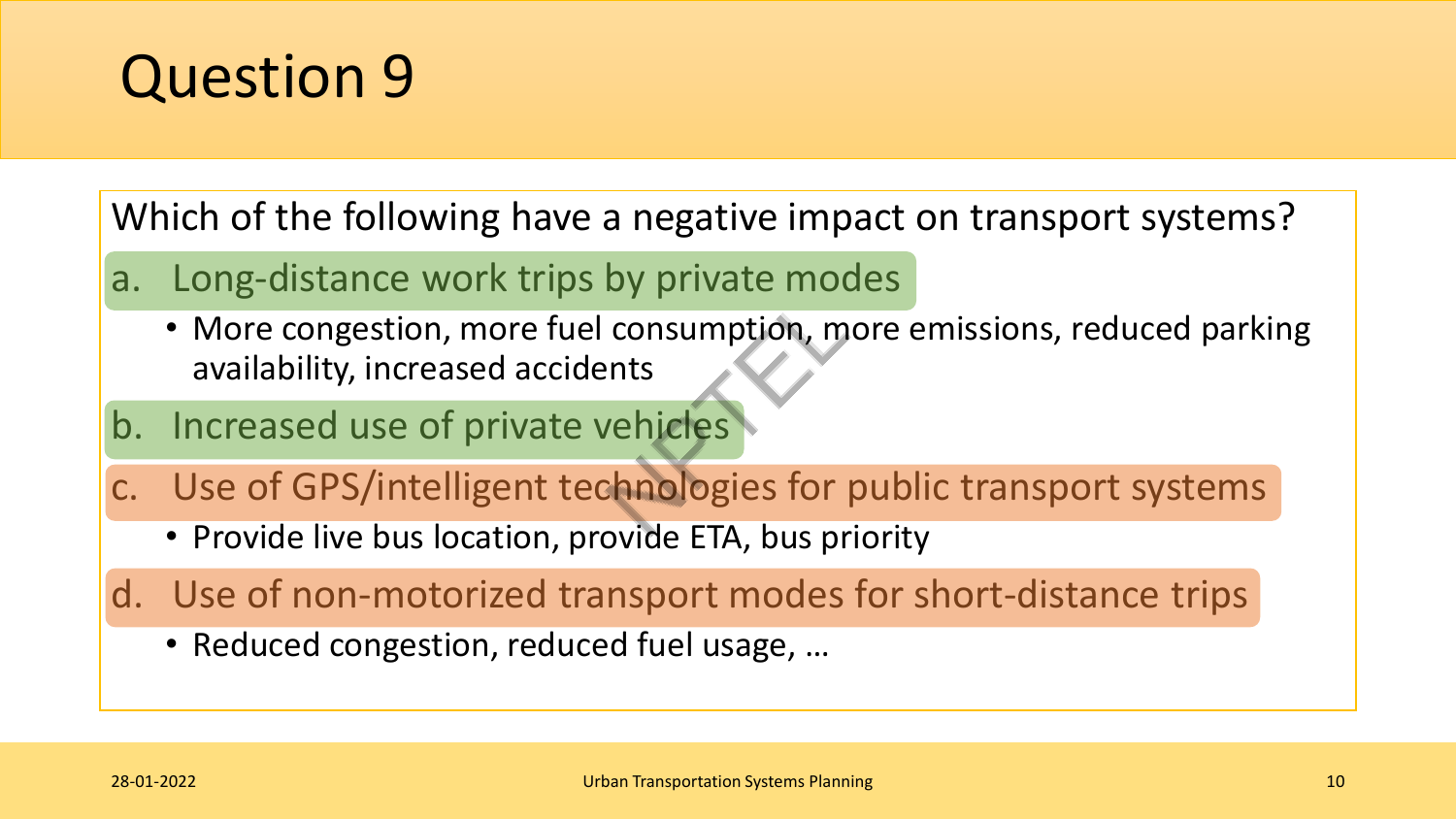Which of the following options are correct with respect to demand management strategies?

- a. Policy oriented
- b. Not capital intensive
- c. Physically constrained
- d. Signal coordination is one of the demand management strategy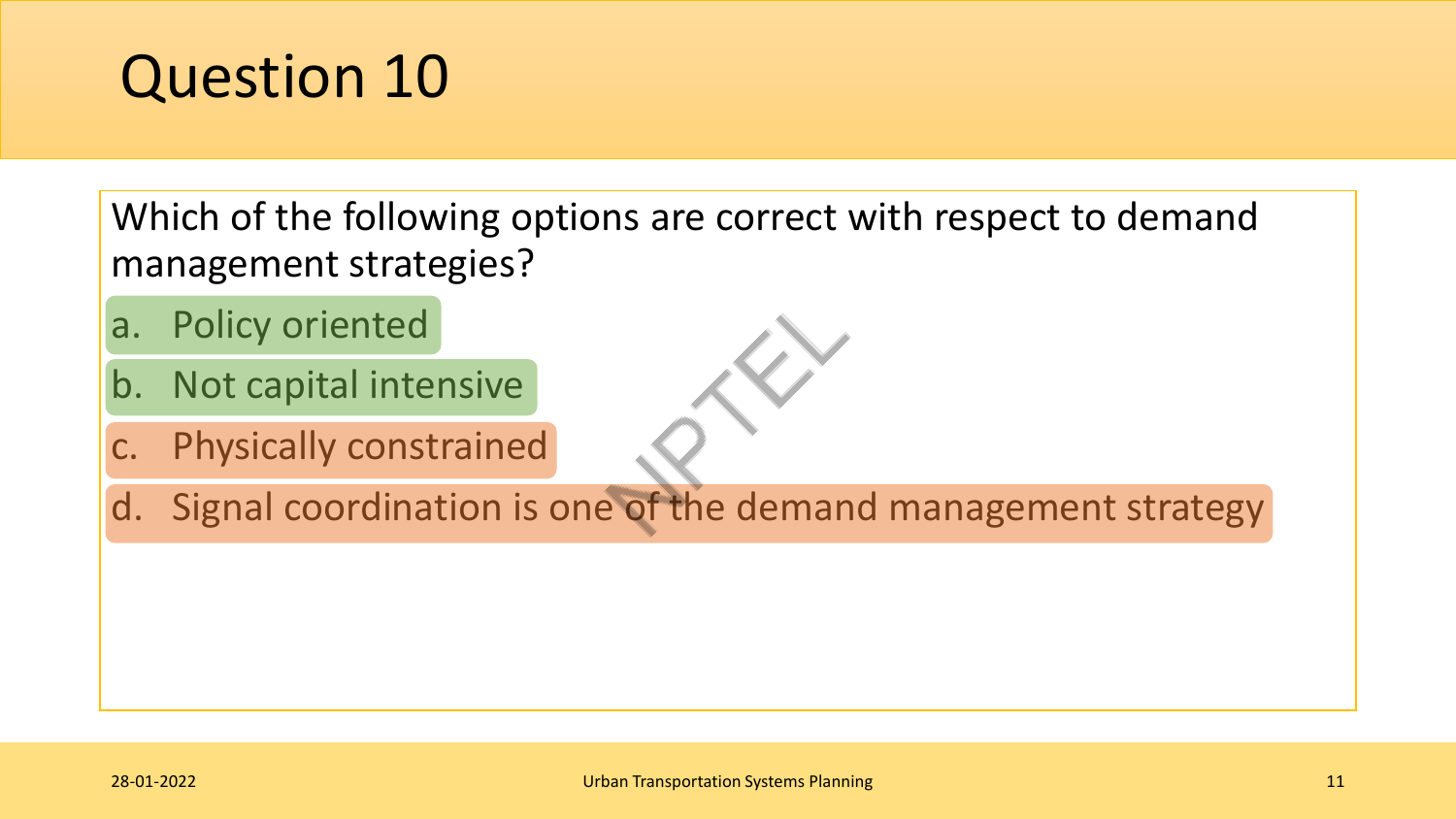Which of the following statements are true with respect to problem definition?

- a. Problem definition defines the interface between the system and its environment
- b. A standard represents a condition that is capable of both measurement and attainment
- c. Basic system inputs are the demands for the movement of person and goods between urban activity centres
- d. Travel times, travel cost, accident rates, delay, etc. can be termed as system outputs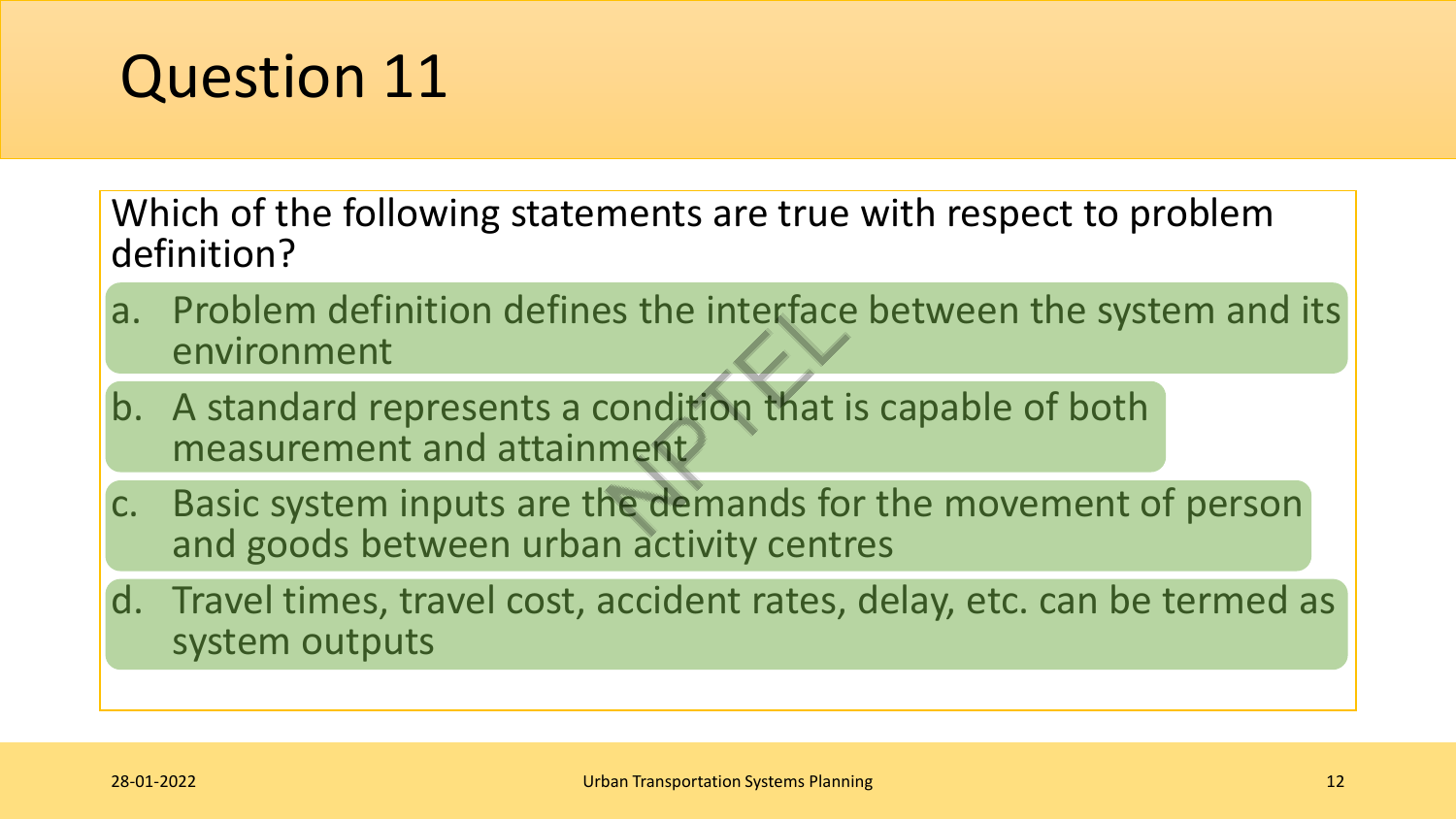• Match the points in Column A with the statements in Column B in the context of system objectives

|                | a. $1-C$ , $2-F$ , $3-B$ | <b>Column A</b>             | <b>Column B</b>                                                                                               |
|----------------|--------------------------|-----------------------------|---------------------------------------------------------------------------------------------------------------|
| $b_{\cdot}$    | $1-C$ , $2-D$ , $3-A$    | 1. Goal                     | A. More than 90% of public transport operation to be as per the<br>published time schedule                    |
|                | c. $1-B$ , $2-A$ , $3-E$ |                             | B. Ensuring reliable and efficient public transport modes                                                     |
| $\mathsf{d}$ . | $1 - B$ , 2-F, 3-E       | 2. Objective<br>3. Standard | C. Ensure public transport is accessible to all socio-economic groups                                         |
|                |                          |                             | D. Minimize travel cost by public transport                                                                   |
|                |                          |                             | E. The travel time of public transport not to exceed more than 15%<br>of the travel time of private transport |
|                |                          |                             | F. Minimization of travel time                                                                                |
|                |                          |                             |                                                                                                               |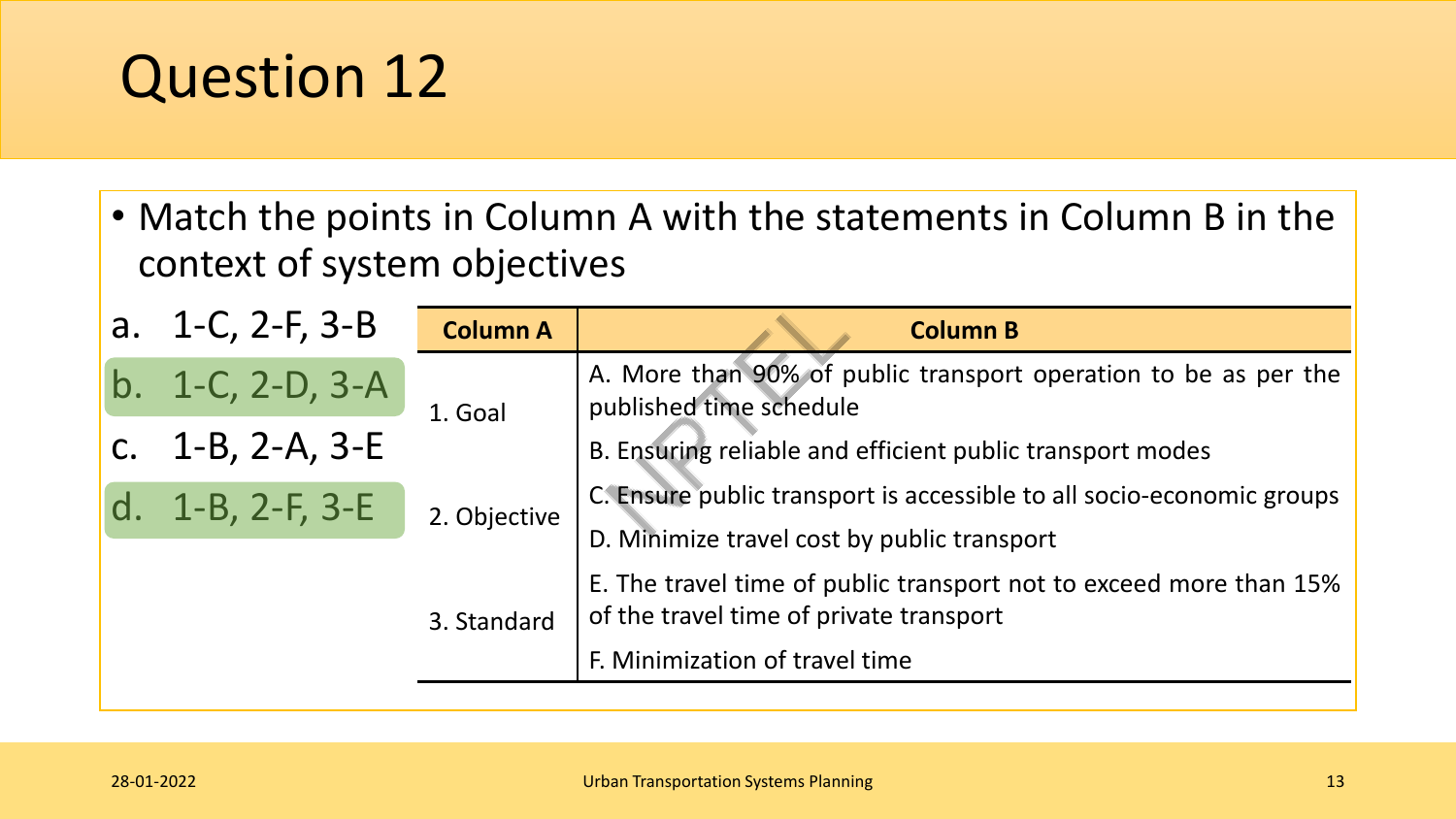Which of the following statements are true?

- a. Value function is instrumental in transferring magnitudes of output variables into the relevant system objective
	- Different outputs have different units of measurement. Value function brings them to a common unit making them comparable
- b. A goal may be conceived as a lower order goal which at least conceptually is capable of being measured
	- Goal is a broader statement about the purpose of the work
- c. Legal constraints do not limit the extent of feasible solution
- d. Decision criterion refers to a rule that drives the system planner for identifying the optimal system
	- Identifying a criterion is an important task in the problem definition stage, that help to pick the "best" alternative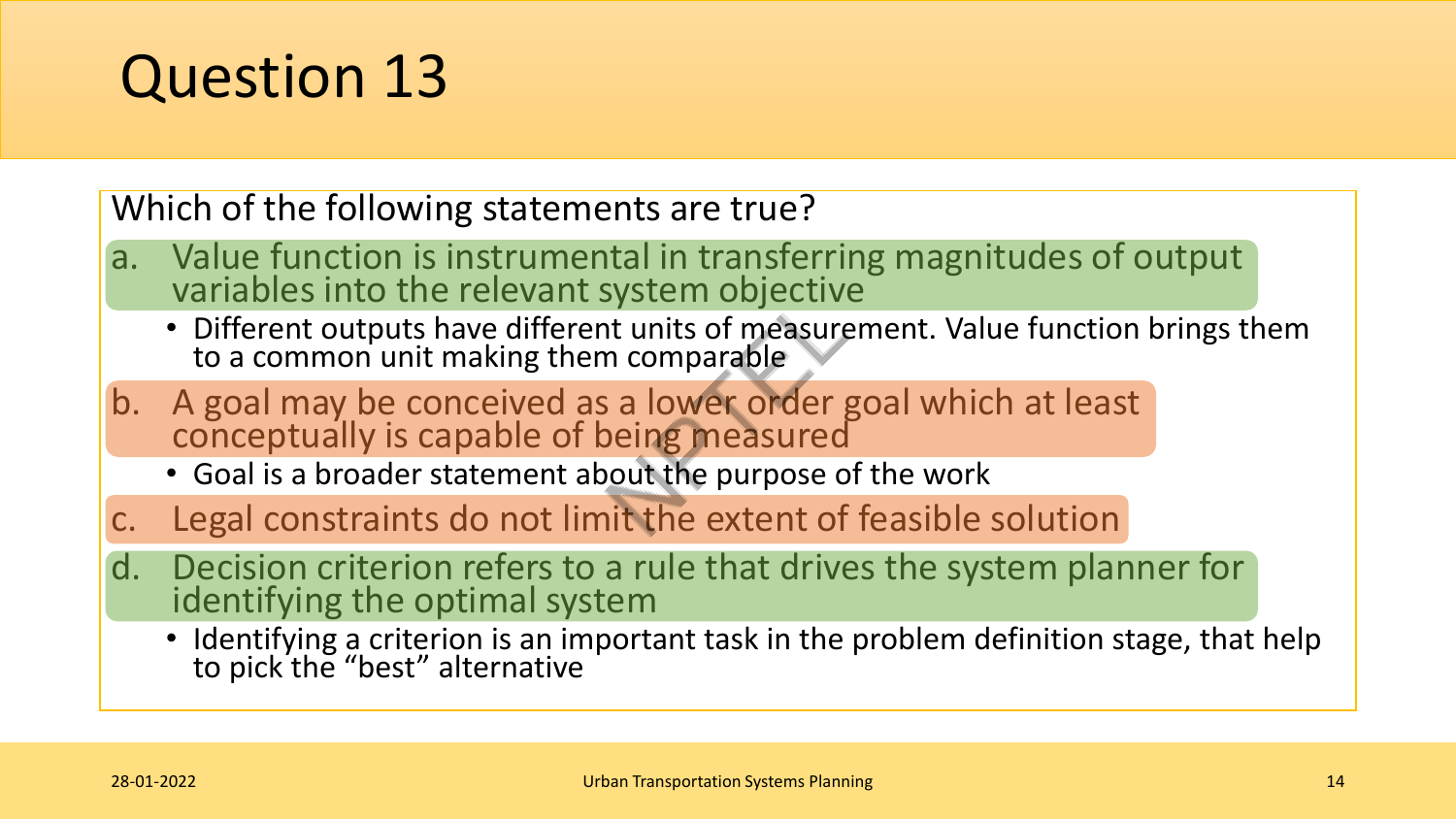Which of the following statements are true?

- a. Input variable magnitudes are required for evaluation and choice of the alternative systems
	- Input magnitudes for solution generation, output magnitudes for evaluation
- b. The planner must predict the magnitudes of the output variables of each of the alternative systems generated
	- Different alternatives can evaluated through comparison of the output variables
- c. The alternative system that satisfies the objectives to the greatest extent is implemented throughout the planning period
	- Optimal solution is the one satisfying the objective to the greatest extent
- d. Spatial and temporal patterns of travel demand may be neglected while estimating future travel demand
	- Necessary to consider the spatio-temporal variations for designing efficient solutions